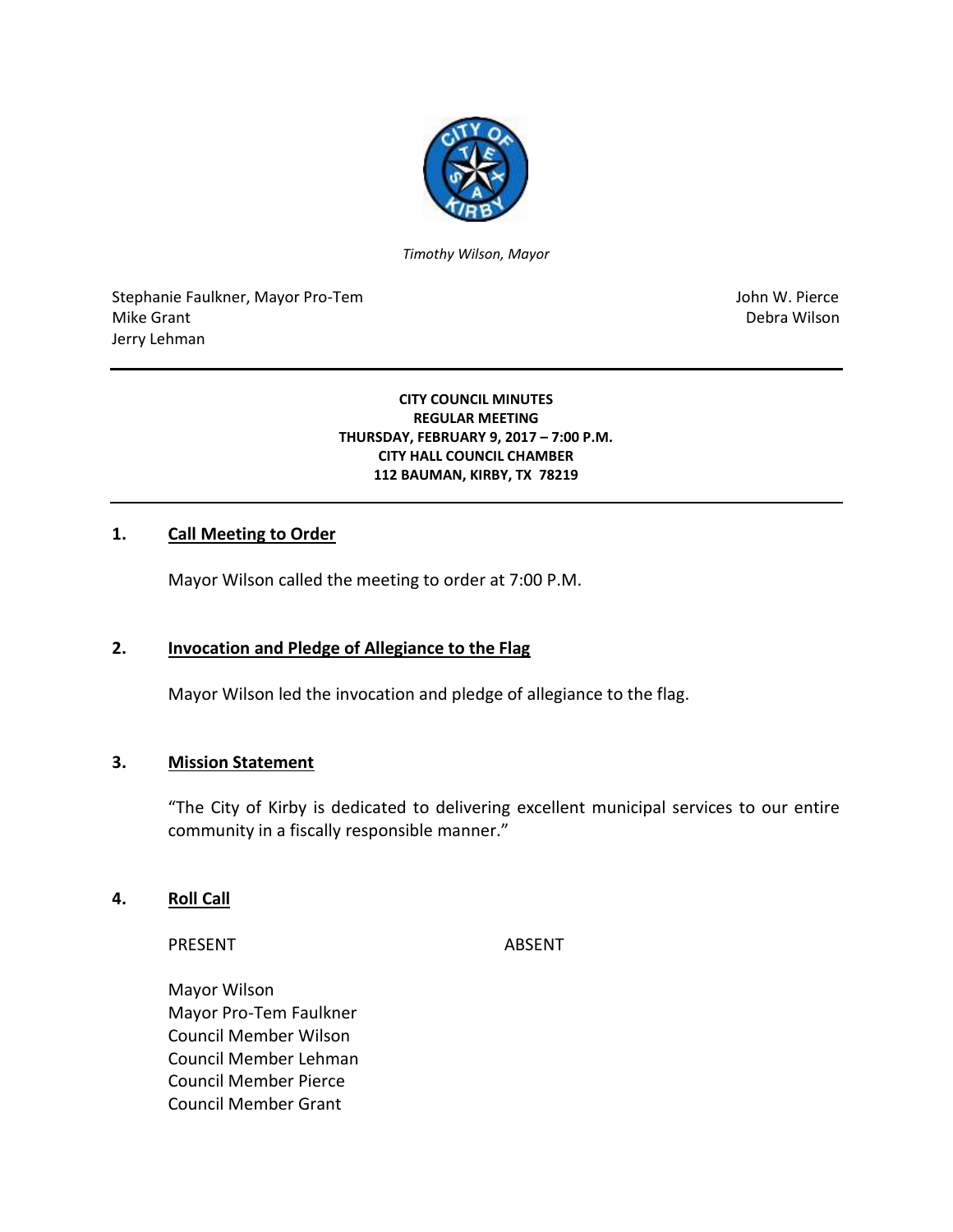### Council Member Romens

## **5. Citizen Participation**

1. Mary Castillo – She said Code Compliance informed her she can't wash her car in the street. Mayor Wilson asked her to contact the city manager to schedule an appointment to meet with code compliance to discuss her concern.

2. James Craig and LeAnn Gonzalez – 4827 Aspenwood –Voiced his concern that his neighbor's electric meter is in his yard and not the neighbor's yard. Also, he said his neighbor's driveway is encroaching onto his property. He has talked with City staff and he recognizes his concern is a civil issue.

Mayor Wilson thanked James Craig and let him know his 3 minutes to speak ended. Mr. Craig asked if he could continue to speak. Mayor Wilson explained it takes a 2/3 vote of the Council.

Council Member Romens moved to listen to the complaint that the resident has. The motion failed due to the lack of a second.

### **6. Consent Agenda**

### a. Regular Meeting Minutes - January 26, 2017

Council Member Grant moved to accept the consent agenda; seconded by Council Member Lehman. With all voting, "aye" the motion carried.

### **7. Presentation**

# a. Yard Of The Quarter Recognition By Beautification And Recycle Committee

Barbara Herb, Chairperson for Beautification and Recycle Committee stated the recipient of the Yard of the Quarter was not able to attend the meeting. The award goes to Chester Moore at 102 Gaiety Lane.

### b. Status Update On Code Compliance

Megan Thompson, Code Compliance Officer – She provided an overview of her plans to address code compliance concerns. Mayor Wilson thanked Megan for volunteering to be the Code Compliance Officer.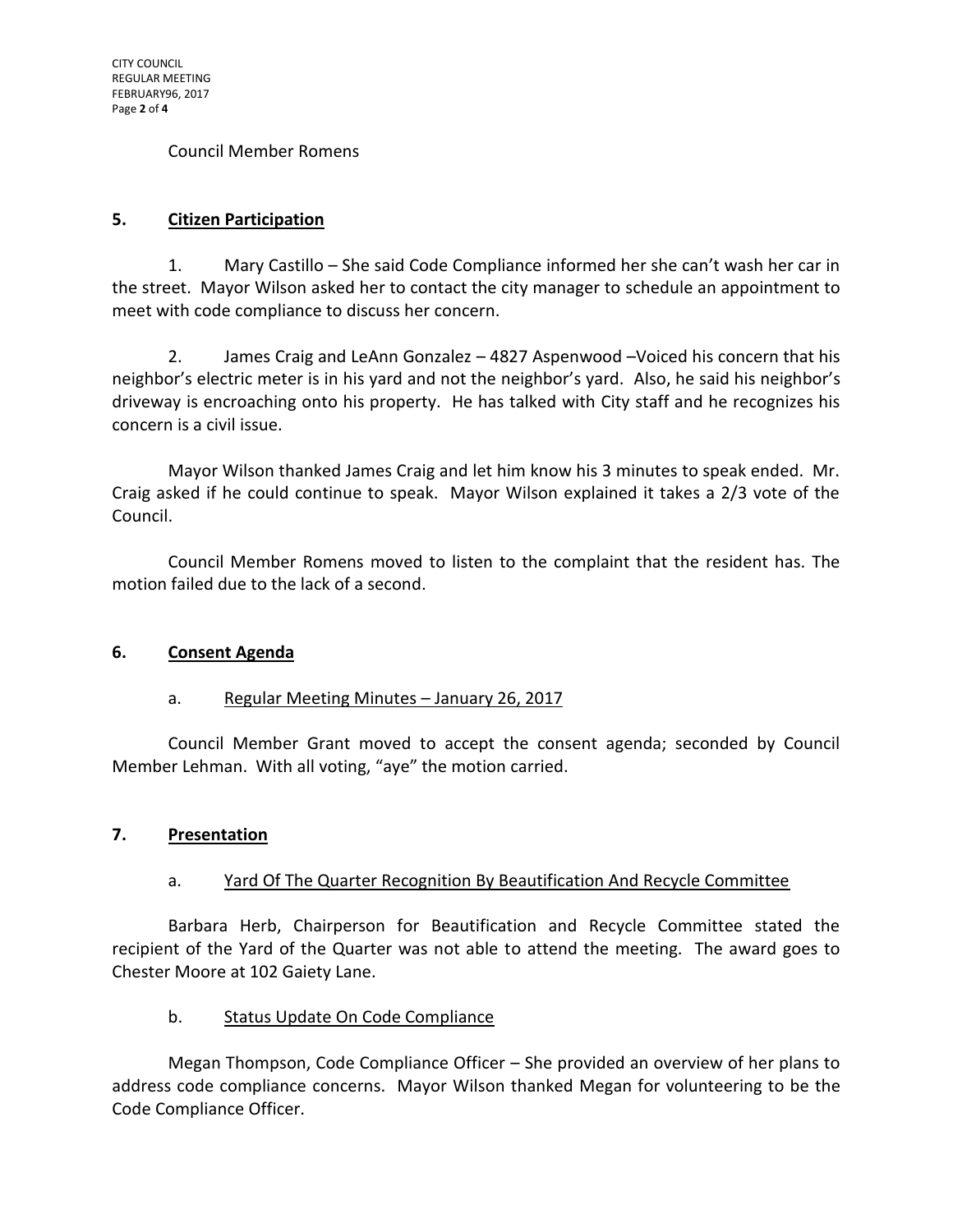### **8. Discussion And Possible Action**

a. Presentation, Discussion And Possible Action Regarding The City Logo Design Project

Council Member Romens introduced Ms. La Tasha Parham, Visual Arts, Kirby Middle School. She presented the different logo designs she created.

Council Member Grant moved to accept the last view and remove the swirl underneath the word "KIRBY," seconded by Council Member Lehman. The drawing will be submitted to City staff to print on larger paper.

The motion carried with a  $6 - 0$  vote.

b. Discussion And Possible Action To Consider Establishing An Outdoor Vehicle Storage Lot On Gaiety Lane

Roger Aguillon, Public Works Director, provided an update on Gaiety Lane. There would be sixty 10'X18' parking spaces.

City Manager Vernon said she spoke with Roland Hinojosa with CPS Energy about the lights. Staff will bring back guidelines for use of the facility and usage fees. There will have to be a budget amendment to fund this project.

Mayor Wilson asked that a draft ordinance addressing fees and guidelines be presented at the first meeting in March.

c. Discussion And Possible Action To Consider Resolution No. R-2017-685 Authorizing The City Of Kirby To Enter Into Memoranda Of Understanding Between Agencies In Relation To Sharing License Plate Recognition And Related Information And Authorizing The Chief Of Police To Execute Such Memoranda

Council Member Grant moved to accept Resolution No. R-2017-685 authorizing the City of Kirby to enter into memoranda of understanding between agencies in relation to sharing license plate recognition and related information and authorizing the chief of police to execute such memoranda; seconded by Council Member Lehman.

The motion carried with a  $6 - 0$  vote.